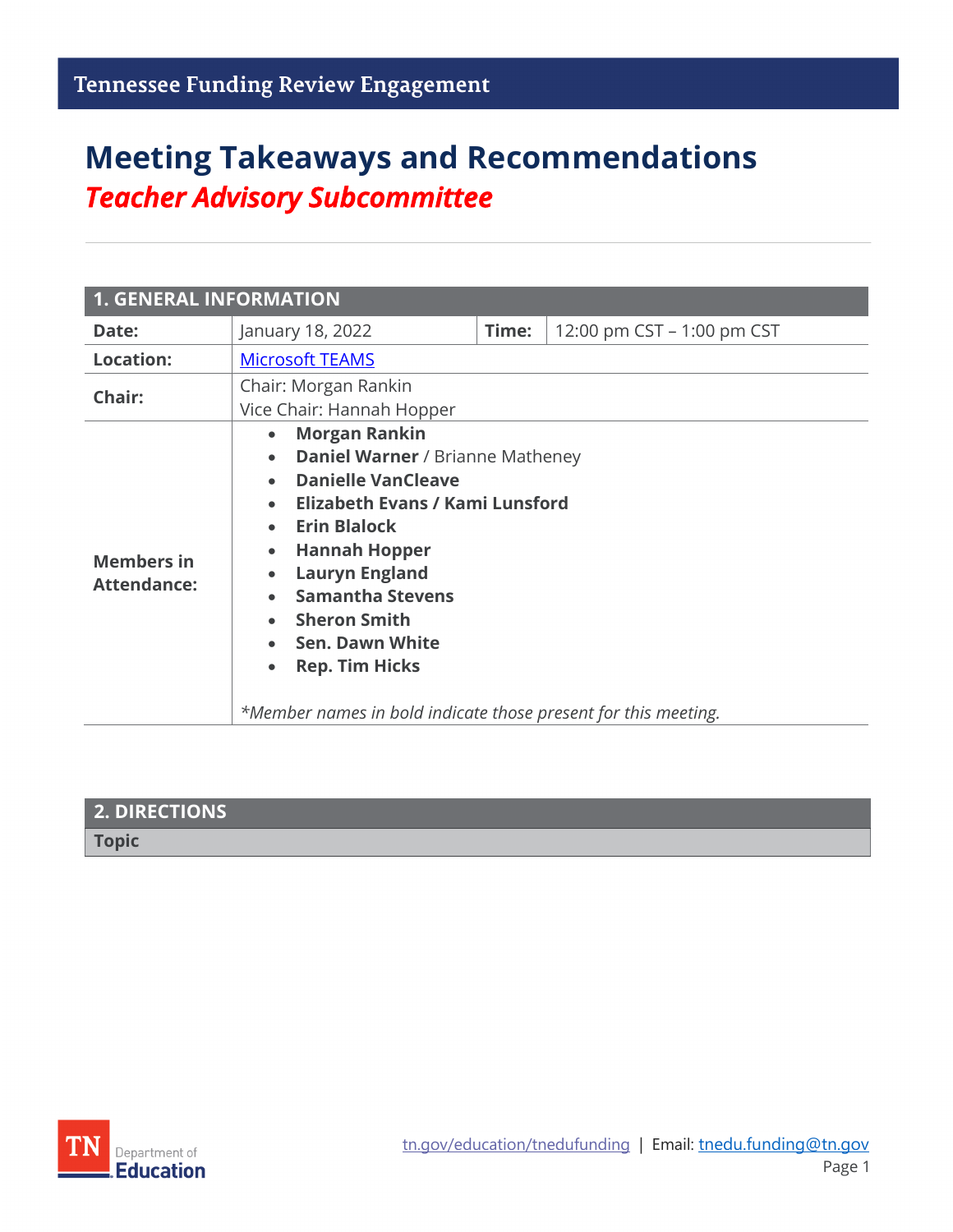Please list finalize any recommendations you have. Continue to name the level of prioritization for each. Please also consider the draft initial framework in your discussions. Subcommittees may choose to edit their document from last meeting in lieu of this document.

Next, please consider policy questions outlined in this document. Subcommittees may provide more policy ideas or considerations as well. This meeting and next meeting will include this work.

#### **Subcommittee Supports and Services Prioritization**

|                                 | <b>SUBCOMMITTEE FEEDBACK AND REFLECTIONS</b>                                                                    |
|---------------------------------|-----------------------------------------------------------------------------------------------------------------|
| <b>BASE</b>                     | Reduction of class size<br>$\bullet$<br><b>Educator and STAFF salaries</b><br>$\bullet$<br>Univ PK<br>$\bullet$ |
| <b>WEIGHT</b>                   | Add trauma to Unique Learning Needs (trauma informed trainings in<br>$\bullet$<br>schools)                      |
| <b>DIRECT</b><br><b>FUNDING</b> | Funding for Fine Arts<br>$\bullet$<br>Funding for Foreign Lang Programs<br>$\bullet$                            |

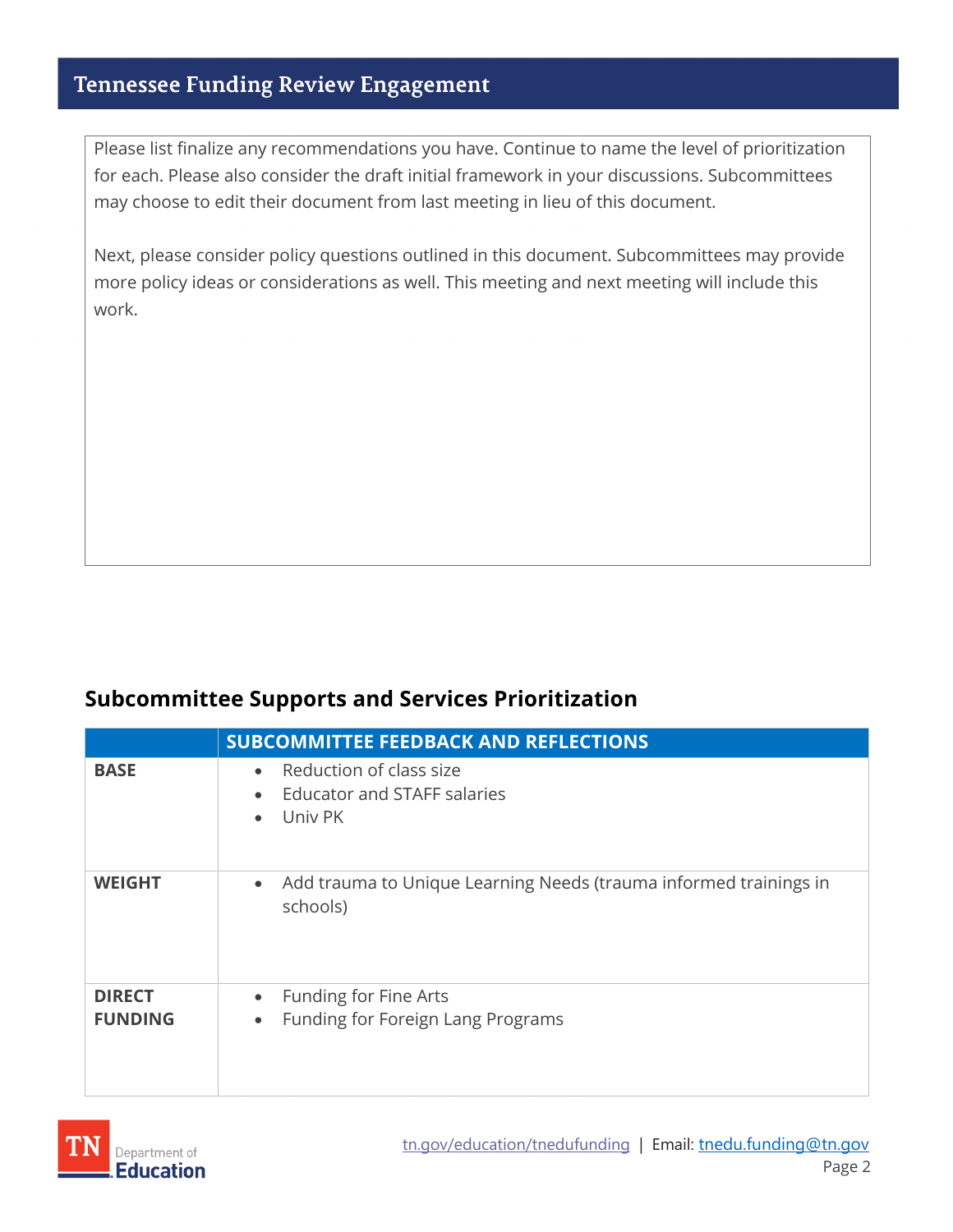| <b>OUTCOMES</b> | • List of data source options to consider<br>Include growth in addition to achievement<br>$\bullet$ |
|-----------------|-----------------------------------------------------------------------------------------------------|
|                 |                                                                                                     |

### **Subcommittee Policy Reflections and Feedback**

| <b>Policy Idea</b>                                                | <b>Subcommittee Feedback</b>                                                                                                                                                                                                                                     |
|-------------------------------------------------------------------|------------------------------------------------------------------------------------------------------------------------------------------------------------------------------------------------------------------------------------------------------------------|
| <b>Policy: Definition of</b><br><b>Economically Disadvantaged</b> | <b>Current: Direct Certification</b>                                                                                                                                                                                                                             |
| <b>Policy: Definition of</b><br><b>Concentration of Poverty</b>   | Current: Attending a Title I School                                                                                                                                                                                                                              |
| <b>Policy: Definition of Sparsity</b>                             | Current: Students per square mile (federal is 10, but the range is<br>10-25 students)                                                                                                                                                                            |
| <b>Policy: Teacher Salaries</b>                                   | Question: What, if any, requirements should the formula require<br>on investing new education dollars into existing educator salaries<br>moving forward?<br>20% increase to base pay – min of 50K and fiscally<br>incentivizing teachers - ex: retention bonuses |

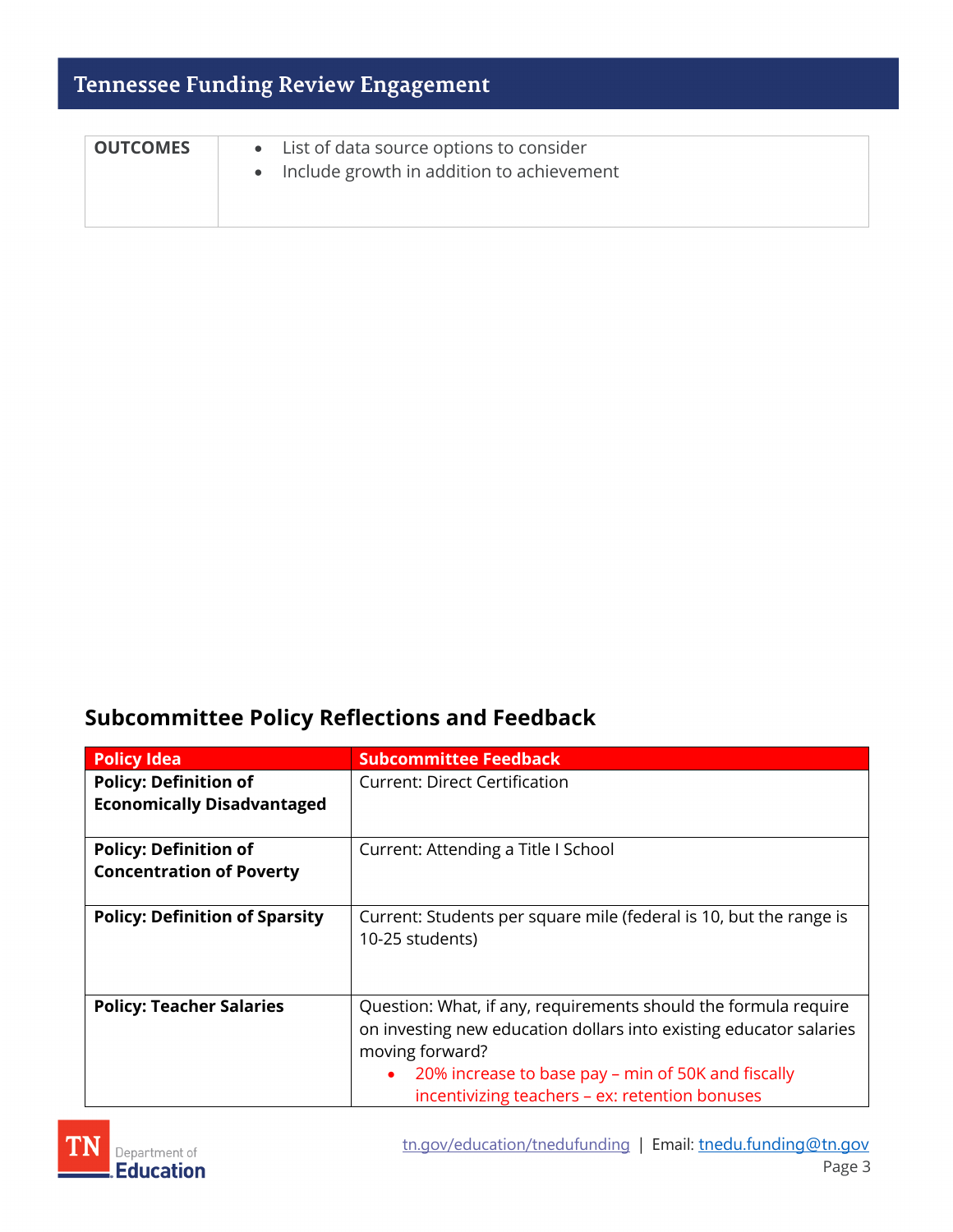|                                 | Allocated money needs to come to teachers - avoid<br>stipends/discretionary spending (transparency in                                                                                                                                                                     |
|---------------------------------|---------------------------------------------------------------------------------------------------------------------------------------------------------------------------------------------------------------------------------------------------------------------------|
|                                 | spending).<br>Incentivizing teachers to teach in schools that struggle:<br>$\bullet$<br>low-performing,                                                                                                                                                                   |
| <b>Policy: Teacher Salaries</b> | Question: Are there any other policies for teacher salaries that<br>should be included?<br>Limiting districts from implementing merit-based salary<br>$\bullet$<br>schedules                                                                                              |
| <b>Policy: Tutoring</b>         | Question: This is required for students who score at "Below" on<br>the 3 <sup>rd</sup> grade TCAP beginning SY23-24. Should there be funding<br>included in the formula for this legally required support?                                                                |
| <b>Policy: CTE</b>              | Question: Please review the CTE content and provide feedback on<br>how TN may choose to address CTE considerations.                                                                                                                                                       |
| <b>Policy: K-2 Weight</b>       | Question from the Steering Committee: How might you consider<br>a K-2 weight or additional investment in the earlier grades?                                                                                                                                              |
| <b>Policy: Outcomes</b>         | Question from the Steering Committee: They would like to see<br>outcomes options for middle school. What outcomes does your<br>subcommittee recommend?                                                                                                                    |
| <b>Policy: Outcomes</b>         | Question from the Steering Committee: They would like to see<br>other outcomes options for elementary school. What outcomes<br>does your subcommittee recommend?                                                                                                          |
| <b>Policy: Accountability</b>   | Question from the Steering Committee: What accountability<br>measures should be included in any new formula proposal, or<br>what ideas do you have?                                                                                                                       |
| <b>Policy: Reporting</b>        | Question: What information should be included in public<br>reporting for school and for district level financials?                                                                                                                                                        |
| <b>Policy: Funding Year</b>     | Question: Should funding reflect the current year or the prior<br>year (as it does now)? For fast-growing districts, it may be<br>beneficial to receive the funds in real time to meet the costs of<br>that year and for declining enrollment districts, it may be harder |